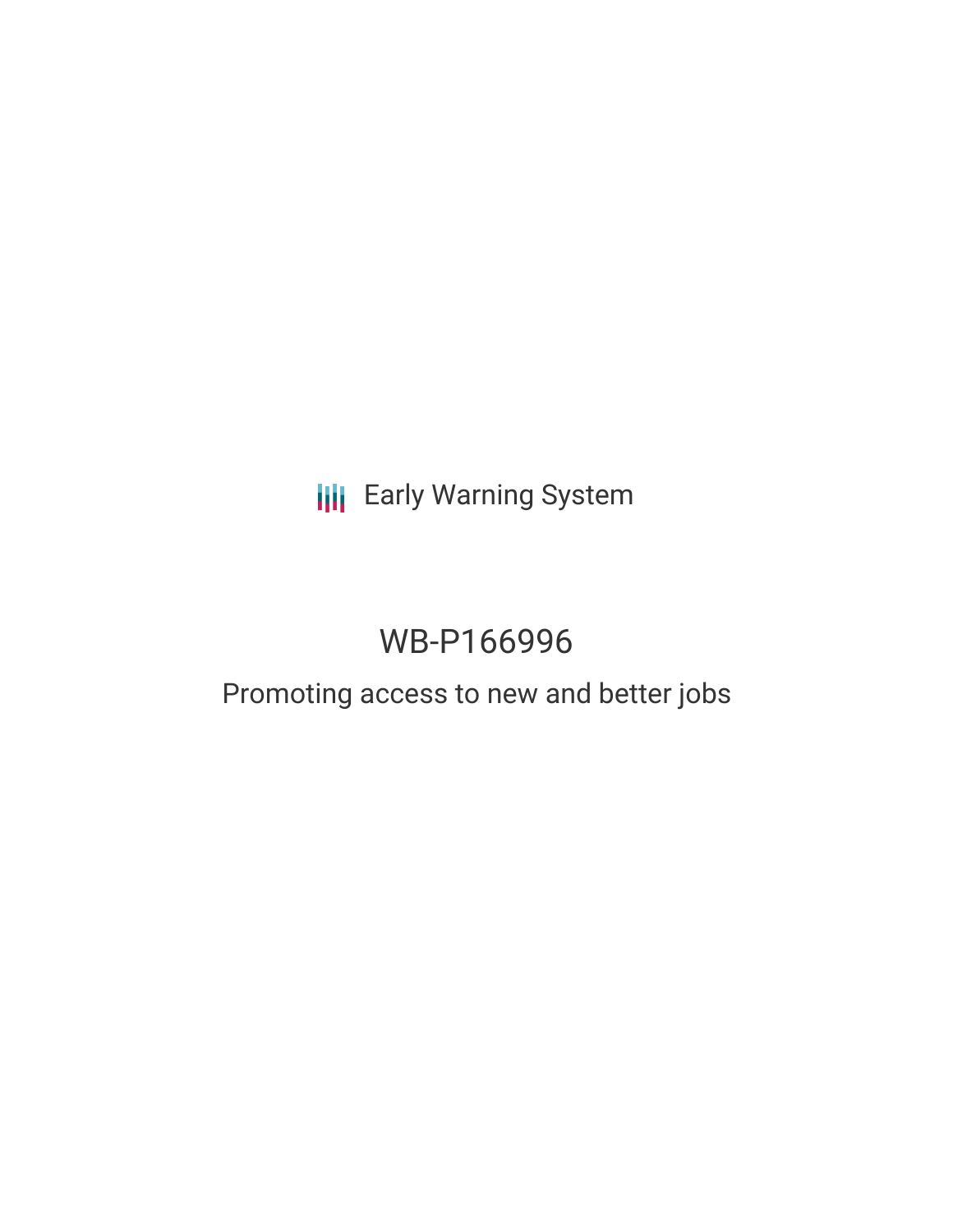

#### **Quick Facts**

| <b>Countries</b>               | Ghana               |
|--------------------------------|---------------------|
| <b>Financial Institutions</b>  | World Bank (WB)     |
| <b>Status</b>                  | Proposed            |
| <b>Bank Risk Rating</b>        | C                   |
| <b>Borrower</b>                | Government of Ghana |
| <b>Sectors</b>                 | Finance             |
| <b>Investment Amount (USD)</b> | \$100.00 million    |
| <b>Project Cost (USD)</b>      | \$100.00 million    |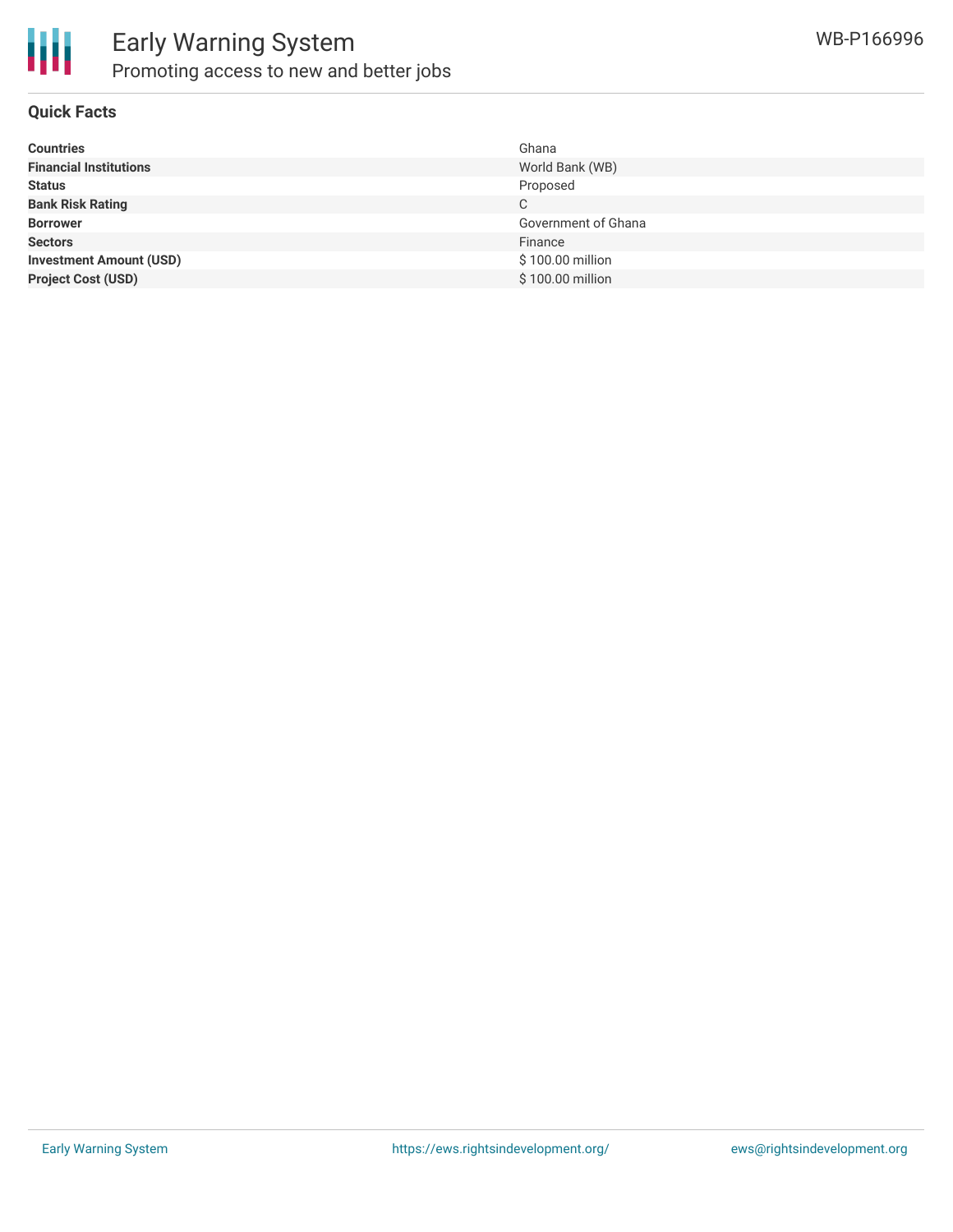

### **Project Description**

No project information available at the time of disclosure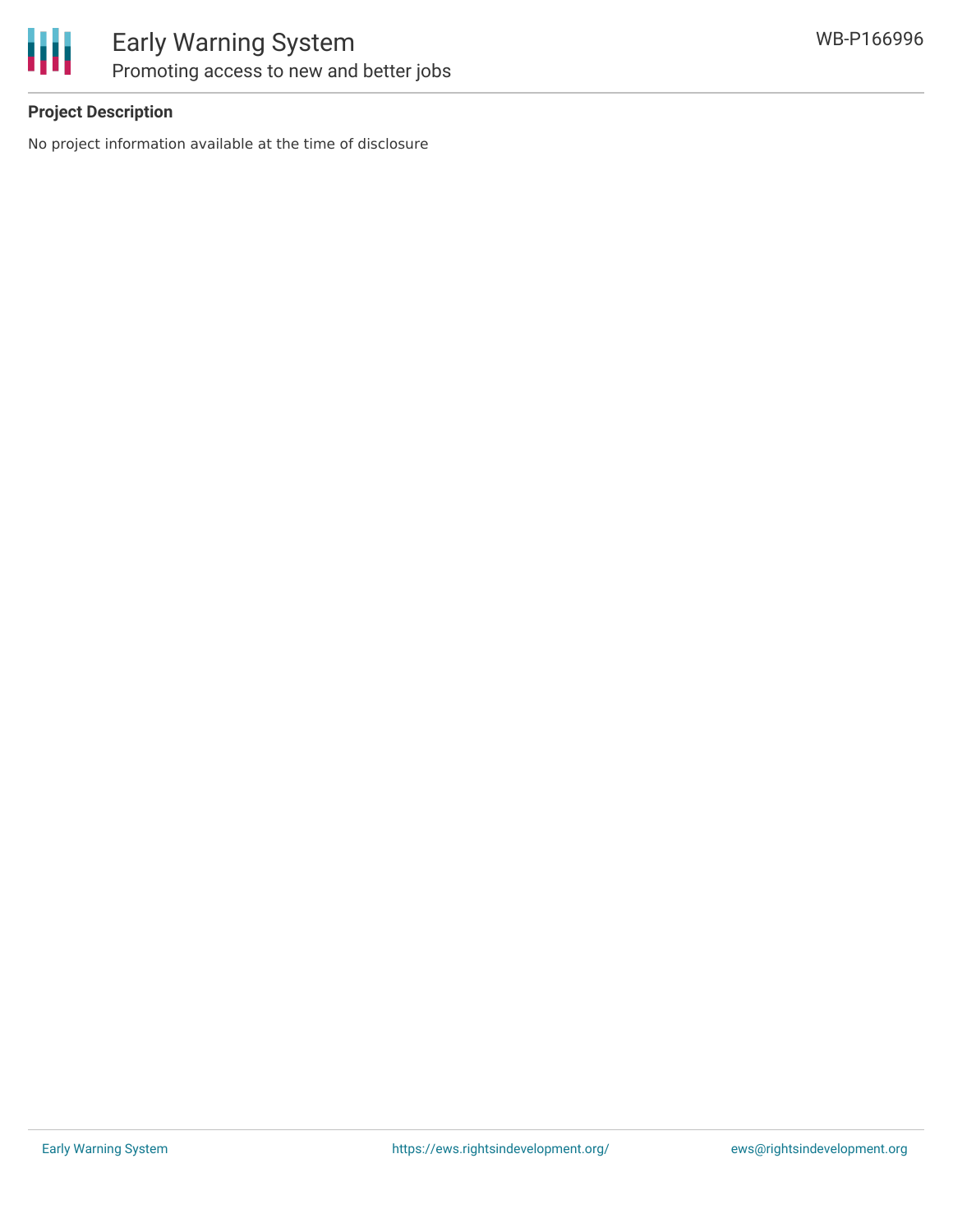

## Early Warning System Promoting access to new and better jobs

### **Investment Description**

World Bank (WB)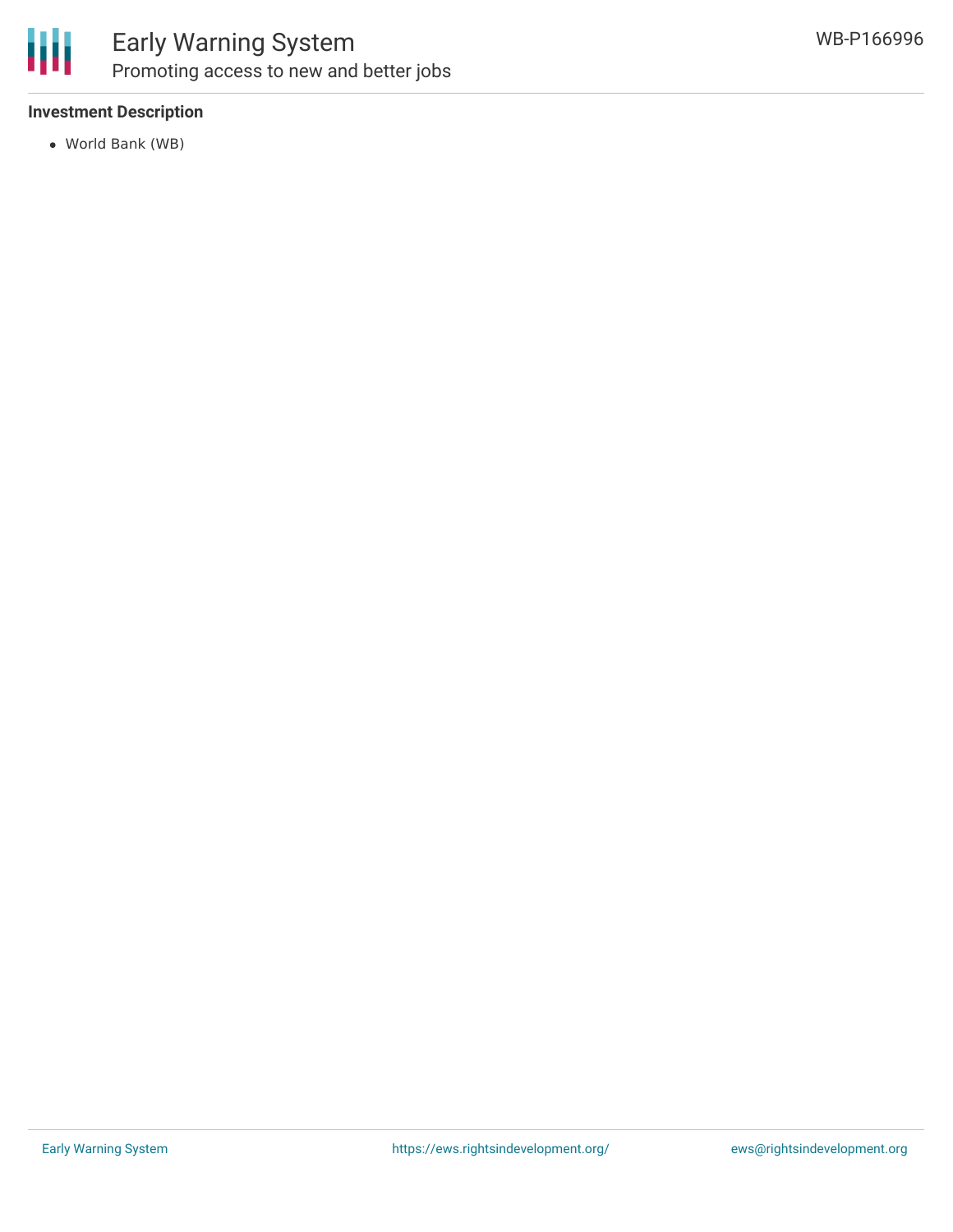### **Contact Information**

No contact information provided at the time of disclosure

ACCOUNTABILITY MECHANISM OF WORLD BANK

The World Bank Inspection Panel is the independent complaint mechanism and fact-finding body for people who believe they are likely to be, or have been, adversely affected by a World Bank-financed project. If you submit a complaint to the Inspection Panel, they may investigate to assess whether the World Bank is following its own policies and procedures for preventing harm to people or the environment. You can contact the Inspection Panel or submit a complaint by emailing ipanel@worldbank.org. You can learn more about the Inspection Panel and how to file a complaint at: http://ewebapps.worldbank.org/apps/ip/Pages/Home.aspx.